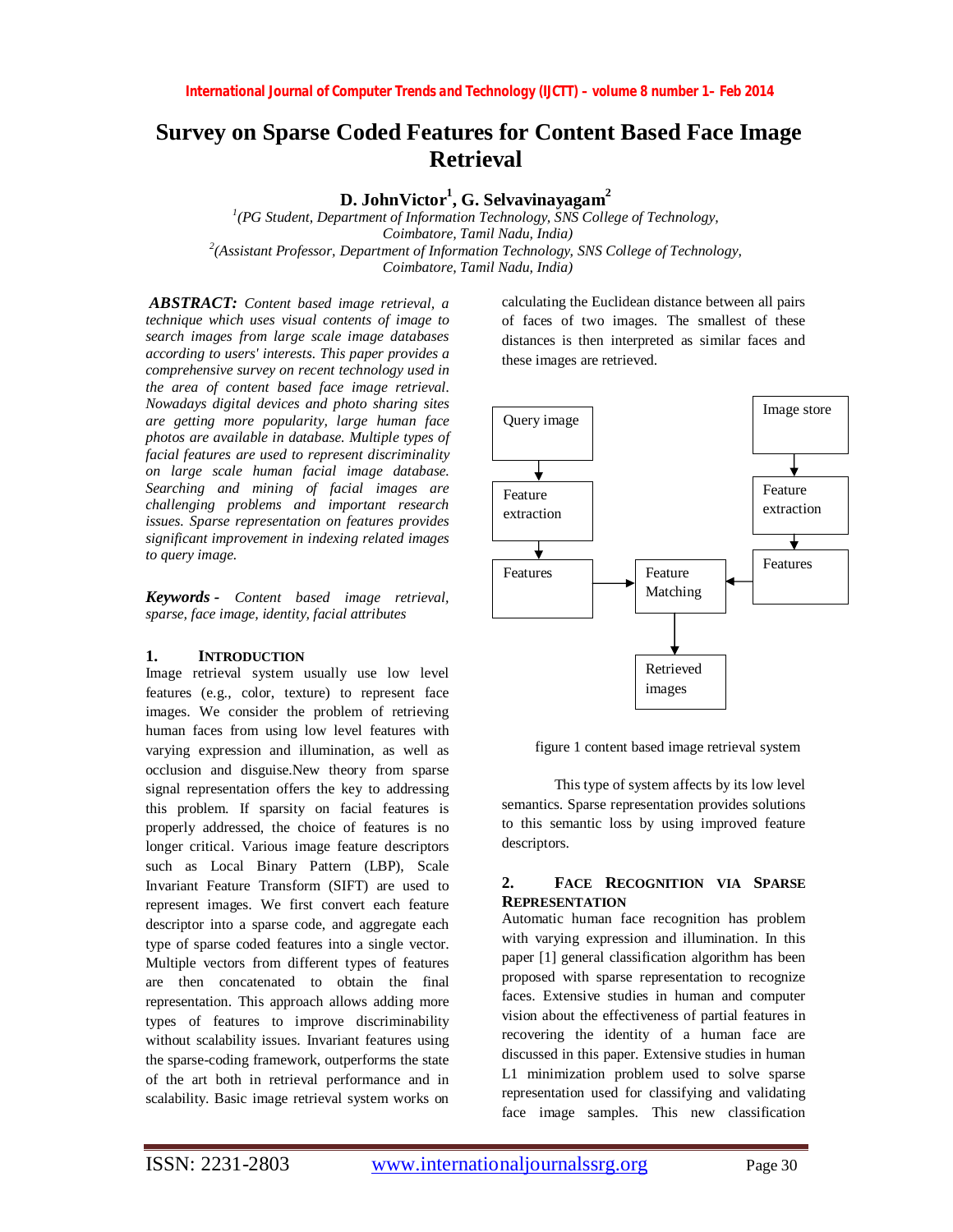#### *International Journal of Computer Trends and Technology (IJCTT) – volume 8 number 1– Feb 2014*

framework addresses two important issues: 1.feature extraction 2.robustness to occlusion. Sparse representation role in feature extraction is which low level features are more informative to recognize object that might be extracted. Occlusion poses are obstacles to face recognition in real world images. The subsequent sparse representation on occluded test image with respect to dictionary selection of trained images obviously separates occlusion components from test image. Proposed framework can tolerate in face recognition on occluded images with source and error separation algorithm. Partition the image into blocks and process each block independently can improve face recognition performance with robust to occlusion. This robustness allows algorithm to be more tolerant to pose and illumination.





In future, framework needs to integrate with feature matching techniques and nonlinear deformation models to reduce distribution of face image under varying pose

#### **3. SPARSENESS OF VISUAL WORDS**

Challenging problem in image object retrieval is targeting object only covers small portion image. Traditional Bag-of-Words (BoW) quantizes low level features into Visual Words (VW) and fail to address problems relate to variations in lighting and viewpoints. In this paper [2] proposed system mine auxiliary visual words by combining both visual and textual information. This system investigating variant optimization methods to discovers auxiliary visual words. Graph of images constructed by visual and textual information. Auxiliary visual words are extracted from this visual and textual graph. New retrieval system includes Scale Invariant Feature Transform (SIFT) and Bag-of–

words model. SIFT descriptors quantize features into visual words. BoW adopts k-means clustering to construct vocabulary. This approach shows that the occasion of visual words in different images is very sparse. Experimental results on two image databases of different sizes shows similar images might have few common VWs. Visual words are low level features and lack of semantics meaning.

Retrieval system often fails to retrieve image with different view angle. This problem can be addressed by using textual information on images to improve semantics in sparse coding. MapReduce technique used to cluster images on the image graph by applying Affinity Propagation (AP). Images in the same visual cluster are visually similar to each other and represented by VWs in each visual cluster. Propagation of visual words is important to obtain different VWs. These too many VWs and decrease the precision. Removing those irrelevant or noisy VWs, proposed approach select those representative VWs in each visual cluster. Thus the proposed system greatly improves retrieval performance compared to BoW model. In future to preserve sparseness for visual words, L2 loss L1 normalization problem solvers can be used to maximize its accuracy and efficiency.

## **4. SPARSE CODING FOR IMAGE CLASSIFICATION AND RETRIEVAL**

Sparse codes of local features in an image at multiple spatial scales represents image with more accuracy by using locality constraints.. In this paper [3] new algorithm proposed to design dictionaries for sparse coding of image descriptors and learned dictionaries are used to recognize objects. Kernel Local Sparse Coding (K-LSC) methods used to find similarities of features and Radial Basis Function (RBF) kernel used to learn dictionaries. In this system supervised local feature sparse coding methods developed using sub image heterogeneous feature for retrieving face image. Finite collection of normalized features is referred to as a dictionary. Sparse coding based dictionary learned approach provide superior performance in many applications. Proposed system use optimization problem to solve dictionary learning and sparse coding. K-SVD algorithm used to solve the problem of dictionary learning is a generalization of data clustering. Patches are extracted from raw images can be directly employed for classification. Bag-of- words or the state-of-the-art Spatial Pyramid Matching (SPM) technique aggregate sparse codes obtained from the facial features. Sparsity is regularized to promote discrimination. Discriminative frameworks such as the linear discriminant analysis and linear Support Vector Machines (SVM) can be incorporated in to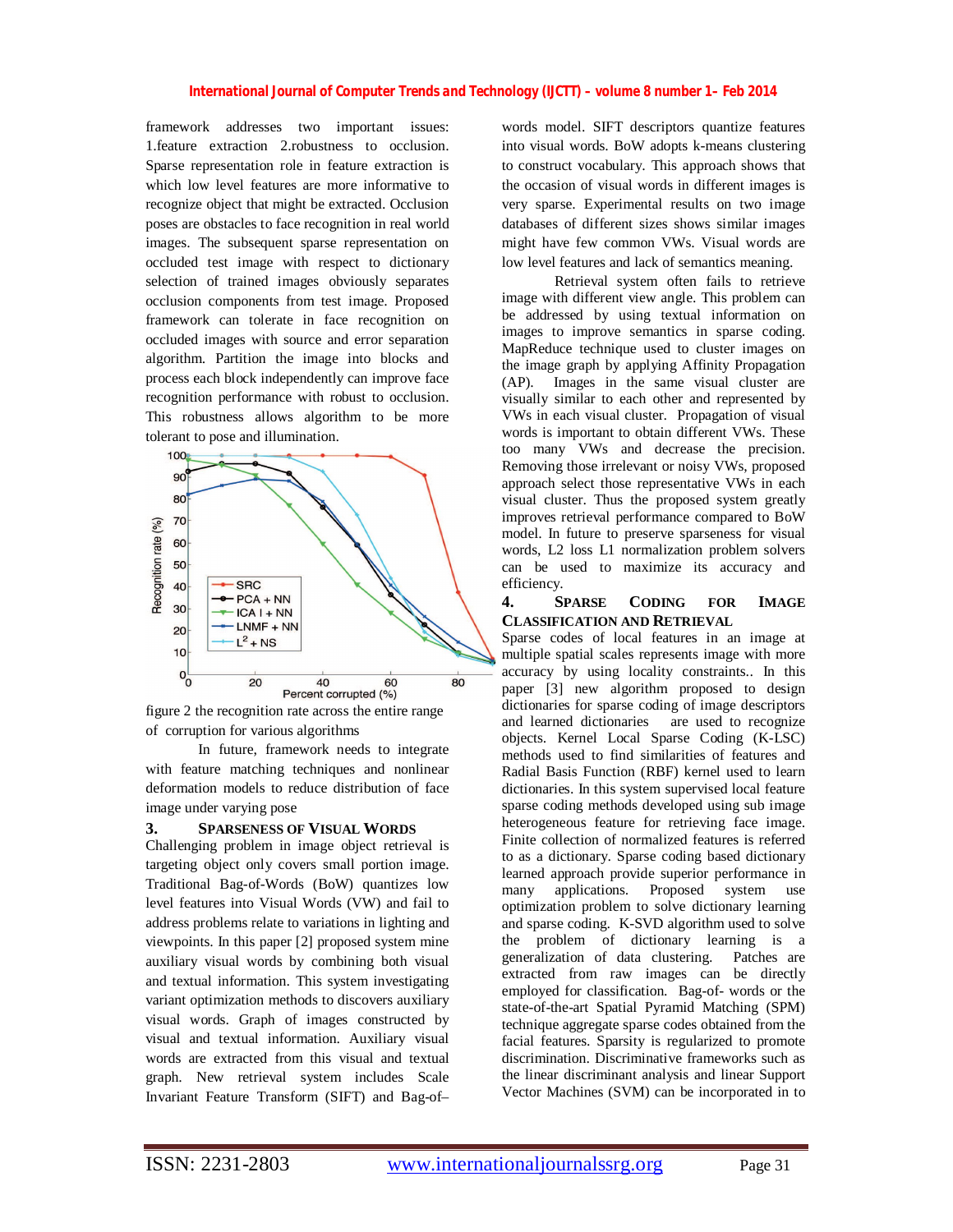### *International Journal of Computer Trends and Technology (IJCTT) – volume 8 number 1– Feb 2014*

obtain sparse codes for classification tasks. Features extracted from the images are either Scale Invariant Feature Transform (SIFT) descriptors or Local Binary Pattern (LBP) descriptors. These feature descriptors are coded using vector quantization with a K-means dictionary.

TABLE 1 Comparisons of Classification Accuracy

| Method                                      | Accuracy % |
|---------------------------------------------|------------|
| Sparse Coding                               | 80.28      |
| Kernel Sparse Coding                        | 83.08      |
| Laplacian SC                                | 89.75      |
| <b>Locality-Constraint Linear</b><br>Coding | 89.78      |
| Local SC                                    | 89.94      |

Supervised information incorporating into local sparse coding will result in highly discriminative features for retrieval. Simulations demonstrated the gain in image retrieval performance obtained by performing supervised coding. Incorporating supervised information into local sparse coding will provide improved precision-recall rates.

#### **5. SPARSE CODING WITH IDENTITY CONSTRAINTS**

Face retrieval task is more related to face recognition. Face recognition system uses texture descriptors to prove better recognition performance. Although descriptors used in face recognition can be applied to face retrieval. Creating index structures on descriptions with high dimensionality is not a trivial task. In traditional image retrieval system such as Bag-of-Words (BoW) model created by local feature descriptors does not provide better performance. It is because face images have higher intra-class variance and these methods neglect the important spatial information in face image. This paper [4] proposed a face image retrieval system using identity based information to solve this problem. Most of database images are including identity information, gender information, social network, etc so it is easy to have its necessity. Proper usage of such information in the retrieval system improves the results. Sparse coding has shown promising results on many different applications such as image denoising and classification. A novel coding scheme refines the result of sparse coding based on

identity information. Sparse coding with identity constraint achieves 70% relative improvement in Mean Average Precision over the baselines. In future we can boost up performance by combining high level semantics features into sparse code generation framework.

## **6. ATTRIBUTE ENHANCED SPARSE CODEWORDS**

Existing face image retrieval system use low level facial features to represent face image. But these low level features are lack of semantics meaning and affects retrieval performance because of facial images have high inter class variations. Face images of different people might be very close in the low-level feature space. In this paper [5], proposed system utilized high level human facial attributes into face image representation and index structure Human facial attributes (e.g., hair, age, gender, personal, race) are provide high-level semantic descriptions about a human face. By combining low-level features with high-level human attributes can provides better feature representations. Because certain people might have similar attributes it loses discriminability among too many face images in database.

To address these problems two orthogonal methods are proposed: 1. Attribute-enhanced sparse coding 2. Attribute-embedded inverted indexing. Attribute-enhanced sparse coding uses facial attributes combined with texture features to construct semantic codewords.